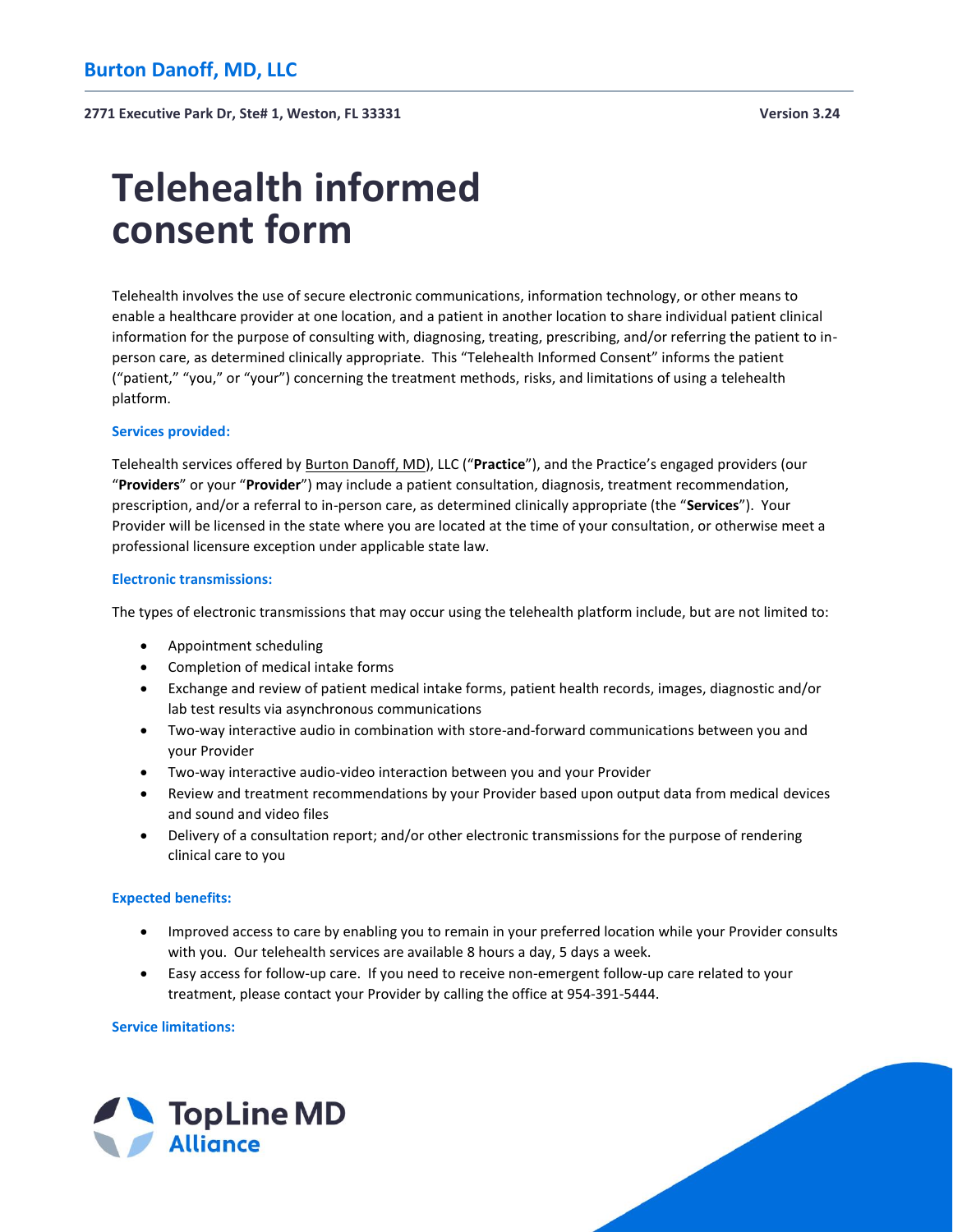#### **2771 Executive Park Dr, Ste# 1, Weston, FL 33331 Version 3.24**

- The primary difference between telehealth and direct in-person service delivery is the inability to have direct, physical contact with the patient. Accordingly, some clinical needs may not be appropriate for a telehealth visit and your Provider will make that determination.
- **OUR PROVIDERS DO NOT ADDRESS MEDICAL EMERGENCIES. IF YOU BELIEVE YOU ARE EXPERIENCING A MEDICAL EMERGENCY, YOU SHOULD DIAL 9-1-1 AND/OR GO TO THE NEAREST EMERGENCY ROOM. PLEASE DO NOT ATTEMPT TO CONTACT Burton Danoff, MD, LLC OR YOUR PROVIDER. AFTER RECEIVING EMERGENCY HEALTHCARE TREATMENT, YOU SHOULD VISIT YOUR LOCAL PRIMARY CARE DOCTOR.**
- If it is determined during the initial screening of the telehealth visit that you should be seen in person, either in your Provider's office or in a recommended facility, you will not be charged for the telehealth visit. Appropriate emergency questions will be asked at the beginning of the telehealth visit that will determine what will be the best place for you to receive care.

#### **Security measures:**

The electronic communication systems we use will incorporate network and software security protocols to protect the confidentiality of patient identification and imaging data and will include measures to safeguard the data and to ensure its integrity against intentional or unintentional corruption. All the Services delivered to the patient through telehealth will be delivered over a secure connection that complies with the requirements of the Health Insurance Portability and Accountability Act of 1996 ("HIPAA").

#### **Possible risks:**

- Delays in evaluation and treatment could occur due to deficiencies or failures of the equipment and technologies, or provider availability.
- In the event of an inability to communicate as a result of a technological or equipment failure, please contact the Practice at 954-391-5444.
- The quality of transmitted data may affect the quality of services provided by your Provider. Changes in the environment and test conditions could be impossible to make during delivery of telehealth services.
- In rare events, your Provider may determine that the transmitted information is of inadequate quality, thus necessitating a rescheduled telehealth consult or an in-person meeting with your local primary care doctor.
- In very rare events, security protocols could fail, causing a breach of privacy of personal medical information.
- In rare events, a lack of access to complete medical records may result in adverse drug interactions or allergic reactions or other clinical judgment errors.

#### **Patient acknowledgments:**

By checking the box associated with "Telehealth Informed Consent," you acknowledge that you understand and agree to the contents above and further agree with the following:

1. I understand that if I am experiencing a medical emergency, that I will be directed to dial 9-1-1 immediately and that our Providers are not able to connect me directly to any local emergency services.

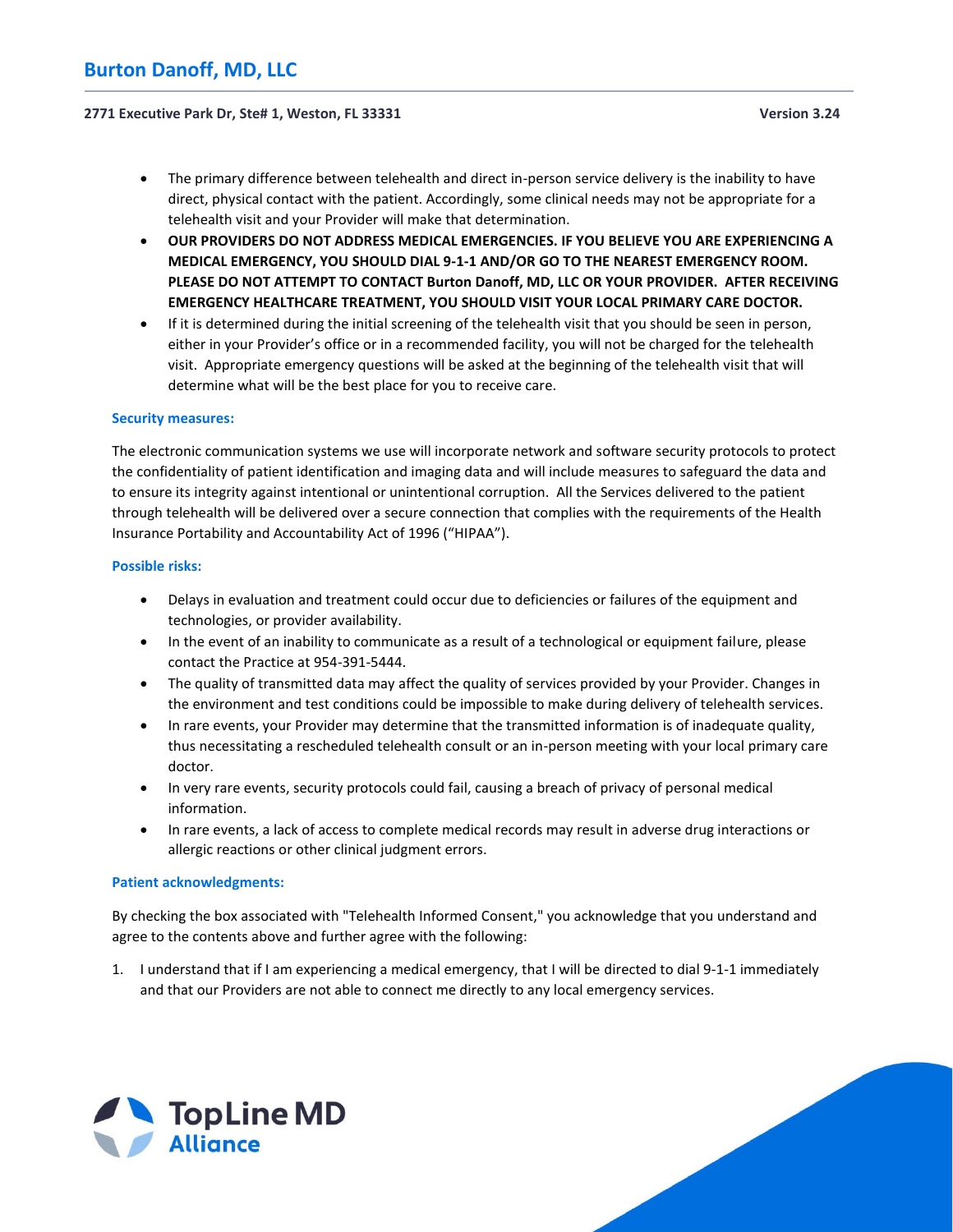## **Burton Danoff, MD, LLC**

#### **2771 Executive Park Dr, Ste# 1, Weston, FL 33331 Version 3.24**

- 2. I acknowledge that I have been given an opportunity to select a provider; Or, I have elected to consult with the next available provider. I acknowledge that prior to the consultation, I have been given the provider's credentials.
- 3. I understand there is a risk of technical failures during the telehealth encounter beyond the control of the Practice. I agree to hold harmless the Practice for delays in evaluation or for information lost due to such technical failures.
- 4. I understand that I have the right to withhold or withdraw my consent to the use of telehealth in the course of my care at any time, without affecting my right to future care or treatment. I understand that I may suspend or terminate use of the telehealth services at any time for any reason or for no reason.
- 5. I understand that alternatives to telehealth consultation, such as in-person services are available to me, and in choosing to participate in a telehealth consultation, I understand that some parts of the Services involving tests (e.g., labs or bloodwork) may be conducted by individuals at my location, or at a testing facility, at the direction of our Providers.
- 6. I understand that I may expect the anticipated benefits from the use of telehealth in my care, but that no results can be guaranteed or assured.
- 7. I understand that it is necessary to provide a complete and accurate medical history and will update my medical health records periodically, but no less than once a year.
- 8. I understand persons may be present during the consultation other than my Provider in order to operate the telehealth technologies. I further understand that I will be informed of their presence in the consultation, and their role, and thus will have the right to request the following: (1) omit specific details of my medical history/examination that are personally sensitive to me; (2) ask non-medical personnel to leave the telehealth examination; and/or (3) terminate the consultation at any time.
- 9. I understand I have the right to object to the videotaping of the telehealth consultation.
- 10. I understand there is no guarantee that I will be treated by our Providers. Our Providers reserve the right to deny care for potential misuse of the Services or for any other reason if, in the professional judgment of our Providers, the provision of the Service is not medically or ethically appropriate.
- 11. I understand that I will not be prescribed any narcotics for pain, nor is there any guarantee that I will be given a prescription at all.
- 12. I understand that federal and state law requires health care providers to protect the privacy and the security of health information. I understand that Practice will take steps to make sure my health information is not seen by anyone who should not see it. I understand that telehealth may involve electronic communication of my personal medical information to other health practitioners engaged by Practice who may be located in other areas, including out of state.
- 13. I understand that if I participate in a consultation, that I have the right to request a copy of my medical records and/or consultation report, which will be provided to me at reasonable cost of preparation, shipping and delivery.
- 14. I understand that I may be asked if I have a primary care doctor and, if so, whether I consent to sending a copy of my medical records and/or consultation report to my primary care doctor. Upon my consent, Practice will send copy of my medical records and/or consultation report to my primary care doctor, which will be billed to me at reasonable cost of preparation, shipping and delivery.
- 15. I understand that my healthcare information may be shared with other individuals for scheduling and billing purposes.
- 16. I understand that I may not be covered under my current health insurance plan for telehealth services.